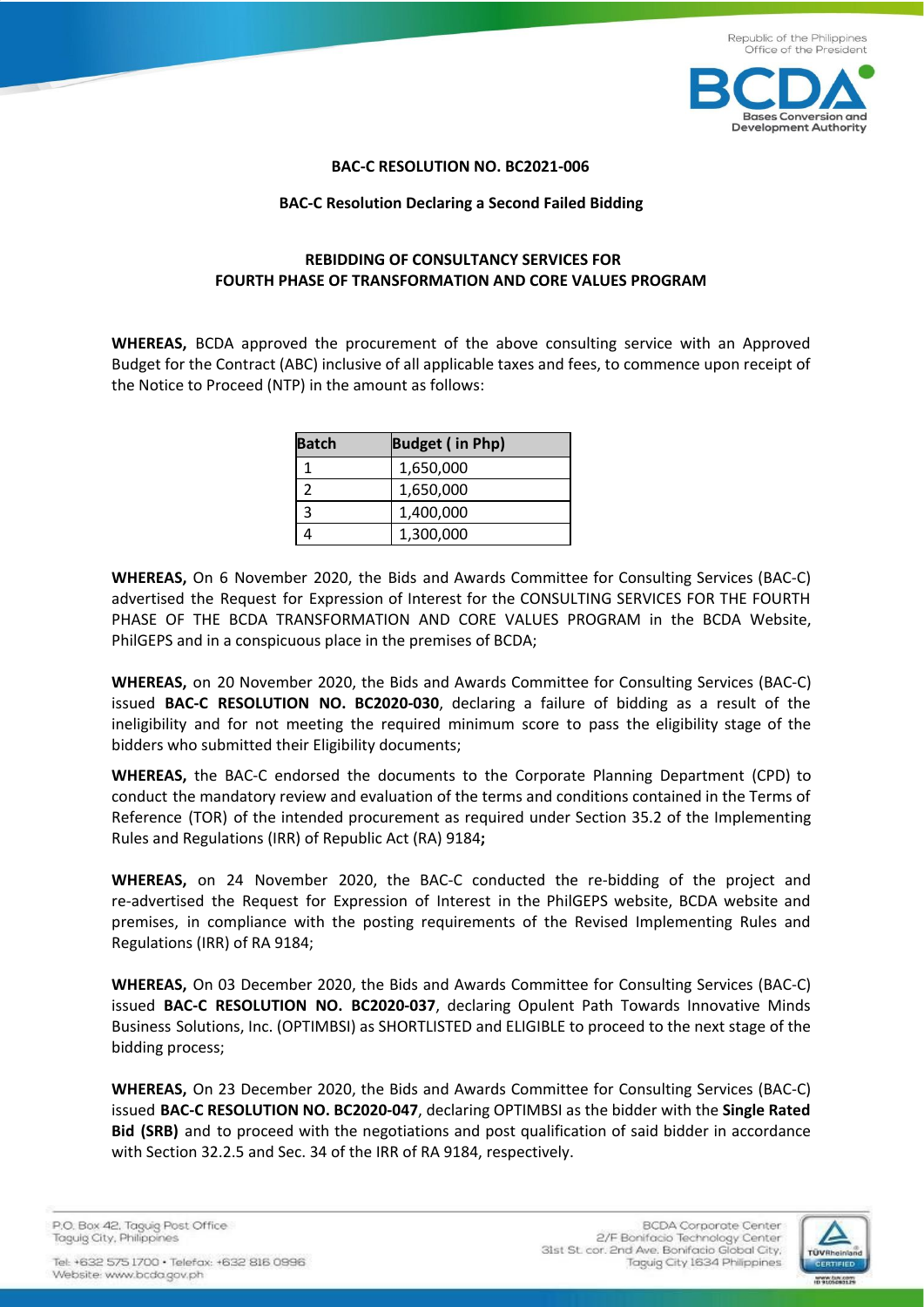

**WHEREAS,** after the conduct of successful negotiation, pursuant further to RA 9184 revised IRR, the Technical Working Group (TWG) conducted post-qualification activities on 28 December 2020 to verify, validate and ascertain all statements made and the documents submitted by the HRB**;**

**WHEREAS,** on 29 December, 2020, the Bids and Awards Committee for Consulting Services (BAC-C) issued **BAC-C RESOLUTION NO. BC2020-051** declaring a Second Failed Bidding for the failure of OPTIMBSI to present proofs in compliance to labor laws, to wit:

- a. **SSS Membership** with **Employer No. 03-95239599** as the company did not submit proof of their remittances. Per inquiry, employees remit individually. Bidder has presented individual records of contribution of registered employees (as of 28 December 2020).
- b. **Philhealth Registration** Bidder reported that due to the current transitioning of the company, they do not have an employer number since 2014. However, it is their company policy to do individual contributions. This is documented by individual remittance slips made by one of the employees (as of December 28, 2020). The rest of the members were not able to provide proof of remittance because of a system failure in the Philhealth website.
- c. **PAG-IBIG -** Bidder reported that due to the current transitioning of the company, they do not have an employer number. However, it is their company policy to do individual contributions. This is documented by individual remittance slips made by one of the employees (as of December 28, 2020).

**WHEREAS,** on 08 January 2021, the Notice of Post-Disqualification together with the BAC-C RESOLUTION NO. BC2020-051 was duly received by OPTIMBSI via email. Pursuant to the Revised Implementing Rules and Regulations (IRR) of RA 9184, they were given three (3) calendar days from receipt of the notice to file a written request for reconsideration before the BAC-C. However, they are not allowed to submit additional documents to correct any defects in the bid submitted.

**WHEREAS,** on 10 January 2021, OPTIMBSI submitted via email their Motion for Reconsideration asserting that lack of documentation and employer numbers should not be construed as non-compliance to labor laws. Per bidder, said documentation was submerged in flood during the onslaught of Typhoon Ulysses. Moreover, inconsistent with the TWG report that the bidder does not have Pag-IBIG and Philhealth employer numbers, the bidder provided their employer numbers for SSS, Pag-IBIG and Philhealth and invited the BAC-C to verify and validate the information they provided.

**WHEREAS,** Pursuant to Section 34.8 of the IRR, the post-qualification process shall be completed in not more than twelve (12) calendar days from the determination of the Lowest Calculated Bid/Highest Rated Bid. In exceptional cases, the post-qualification period may be extended by the HoPE, but in no case shall the aggregate period exceed thirty (30) calendar days in Consulting Services.

**WHEREAS,** on 15 January 2021, the Bids and Awards Committee for Consulting Services (BAC-C) issued BAC-C RESOLUTION NO. BC2021-004 granting the Motion for Reconsideration of OPTIMBSI, revoking the BAC-C RESOLUTION NO. BC2020-051 declaring a Second Failed Bidding, extending the

P.O. Box 42. Taguig Post Office Taguig City, Philippines

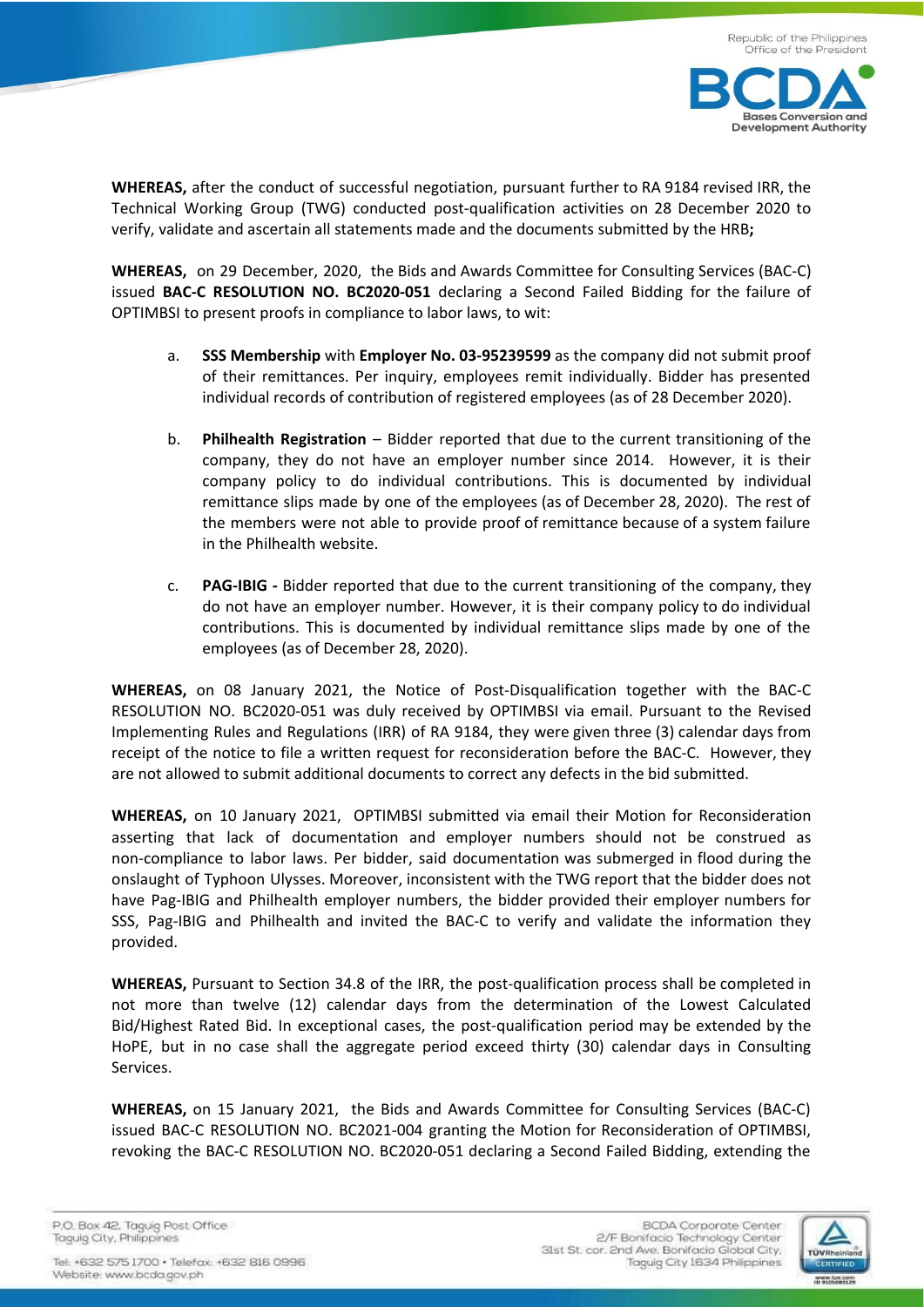



period of post-qualification activities and directed the bidder to furnish the documents required by TWG to complete the post qualification, respectively;

**WHEREAS,** on 20 January 2021, the Technical Working Group (TWG) conducted another post-qualification activity to further examine, validate and verify the information and documents submitted by OPTIMBSI**;**

**WHEREAS,** the TWG noted the following:

- 1. The bidder's representation when they submitted their Motion for Reconsideration dated 10 January 2021, was that they are compliant with labor laws during the 28 December 2020 post-qualification but were unable to present the documentation as a result of the recent flooding that affected their office. They provided their SSS, Philhealth and Pag-IBIG employer numbers and asked the BAC to validate and verify their claim of compliance with labor laws.
- 2. All proof of remittances submitted to the TWG during the 20 January 2021 post qualification activity show that payments and compliance were made after the 28 December 2020 post-qualification and after 10 January 2021 Motion for Reconsideration:
	- SSS remitted on 13 January 2021 (for the period January 2020 until December 2020);
	- Pag-IBIG remitted on 13 January 2021 (for the period January 2021) and 19 January 2021 (for the period January 2020 until December 2020);
	- Philhealth remitted on 20 January 2021 (for the period January 2020 until January 2021)

**WHEREAS,** The TWG members find that the submitted documents of the OPTIMBSI are not responsive and that OPTIMBSI misrepresented to the BAC in its letter for Motion for Reconsideration. OPTIMBSI claimed in the Motion for Reconsideration that they are compliant with labor laws and there were remittances made to these agencies as required by the existing labor laws. However, it was evident that OPTIMBSI remitted payments to these agencies only after they submitted their Motion for Reconsideration. OPTIMBSI's false statements in the Motion for Reconsideration brought to disrepute the TWG's initial post-qualification report.

**WHEREAS,** The TWG recommends that Opulent Path Toward Innovative Minds Business Solutions, Inc. be declared post-disqualified.

**NOW, THEREFORE**, the BAC-C resolve, as it is hereby resolved to recommend the following:

1. To declare failure of bidding for the REBIDDING OF CONSULTANCY SERVICES FOR FOURTH PHASE OF TRANSFORMATION AND CORE VALUES PROGRAM;

P.O. Box 42. Taguig Post Office Taguig City, Philippines